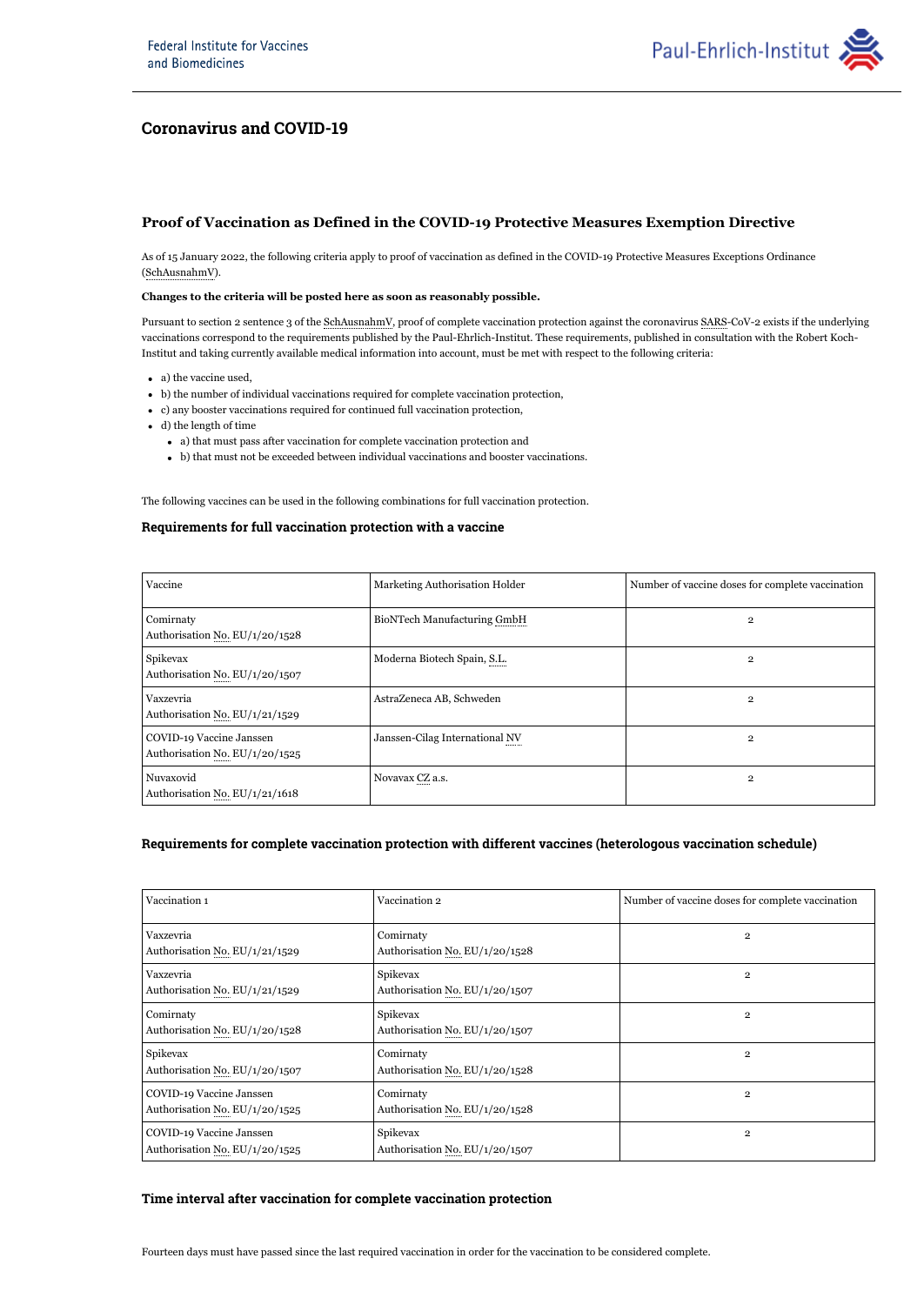#### **Exceptional circumstances justifying full vaccination protection with a single dose of vaccine**

Notwithstanding the requirements above, a single dose of vaccine with any of the vaccines listed above is considered sufficient if

- the person concerned has physical or digital proof in German, English, French, Italian or Spanish of a positive antibody test carried out on them and this test was carried out at a time when the person concerned had **not yet received a vaccination** against COVID-19. The laboratory diagnostic findings must have come from a laboratory that works in accordance with the guidelines of the German Medical Association on Quality Assurance in Medical Laboratory Examinations (RiLiBAK) or that is accredited in accordance with DIN EN ISO 15189. In this case, the 14-day post-vaccination period does not apply.
- the person concerned has proof of a previous infection with the SARS-CoV-2 coronavirus. Proof of infection requires proof of a test based on laboratory diagnostics using nucleic acid detection laboratory diagnostics (PCR, POC-PCR or other nucleic acid amplification technology methods) and this test must have been carried out at a time when the person concerned had **not yet been vaccinated** against COVID-19. If the infection occurred before the first vaccination was given, the required 14-day post vaccination period does not apply.
- the person concerned was infected with the SARS-CoV-2 coronavirus **after receiving a single vaccine dose**. Proof of infection requires proof of a test based on laboratory diagnostics using nucleic acid detection (PCR, POC-PCR or other nucleic acid amplification technology methods). If the infection occurred after the first vaccine dose was administered, 28 days must have passed since the infection was first detected.

#### **Note**

**Information on booster vaccinations and the corresponding time intervals has not yet been published.**

**As of**

10 March 2022

#### **Further Information**

- [European Union Re-Open EU: Overview of vaccines administered by third countries for which most EU Member States/EEA countries would waive](https://reopen.europa.eu/static/COVID-19_VACCINES_3rd_countries_v2_05012022.xlsx) travel restrictions (Excel file) [https://reopen.europa.eu/static/COVID-19\_VACCINES\_3rd\_countries\_v2\_05012022.xlsx]
- Ordinance amending the Coronavirus Entry Ordinance of 1 March 2022 (German only) [\[https://www.bundesanzeiger.de/pub/publication/d9JJjQxZHLAox58JuSJ/content/d9JJjQxZHLAox58JuSJ/BAnz%20AT%2002.03.2022%20V1.pdf?](https://www.bundesanzeiger.de/pub/publication/d9JJjQxZHLAox58JuSJ/content/d9JJjQxZHLAox58JuSJ/BAnz%20AT%2002.03.2022%20V1.pdf?inline) inline]
- Ordinance amending the COVID-19 Protective Measures Exceptions Ordinance and the Ordinance on Coronavirus Entry Regulations of 14 January 2022 (German only)

[\[https://www.bundesanzeiger.de/pub/publication/yW2hBRkcEPpvCQIb8IT/content/yW2hBRkcEPpvCQIb8IT/BAnz%20AT%2014.01.2022%20V1.pdf?](https://www.bundesanzeiger.de/pub/publication/yW2hBRkcEPpvCQIb8IT/content/yW2hBRkcEPpvCQIb8IT/BAnz%20AT%2014.01.2022%20V1.pdf?inline) inline]

#### **Archive**

Ordinance on the Regulation of Relief and Exemptions from Protective Measures to Prevent the Spread of COVID-19 (COVID-19 Protective Measures Exemptions Ordinance - SchAusnahmV) of 8 May 2021 (German only)

[\[https://www.bundesanzeiger.de/pub/publication/x6tHxtuQ0pora3FnUEG/content/x6tHxtuQ0pora3FnUEG/BAnz%20AT%2008.05.2021%20V1.pdf?](https://www.bundesanzeiger.de/pub/publication/x6tHxtuQ0pora3FnUEG/content/x6tHxtuQ0pora3FnUEG/BAnz%20AT%2008.05.2021%20V1.pdf?inline) inline]

[Proof of Vaccination as Defined in the COVID-19 Protective Measures Exemption Directive and the Directive on Coronavirus Entry Regulations \(PDF, As of](https://www.pei.de/SharedDocs/Downloads/EN/newsroom-en/dossiers/archive-proof-vacination/proof-of-vaccination-covid-19-directives-as-of-15-january-2022.pdf?__blob=publicationFile&v=3) 15 January 2022) [/SharedDocs/Downloads/EN/newsroom-en/dossiers/archive-proof-vacination/proof-of-vaccination-covid-19-directives-as-of-15 january-2022.pdf?\_\_blob=publicationFile&v=3]

[Proof of Vaccination as Defined in the COVID-19 Protective Measures Exemption Directive and the Directive on Coronavirus Entry Regulations \(PDF, As of](https://www.pei.de/SharedDocs/Downloads/EN/newsroom-en/dossiers/archive-proof-vacination/proof-of-vaccination-covid-19-directives-as-of-21-december-2021.pdf?__blob=publicationFile&v=4) 21 December 2021) [/SharedDocs/Downloads/EN/newsroom-en/dossiers/archive-proof-vacination/proof-of-vaccination-covid-19-directives-as-of-21 december-2021.pdf? blob=publicationFile&v=4]

#### **Content**

1. **Role of the Paul-Ehrlich-Institut** [EN/newsroom/dossier/coronavirus/coronavirus-

[content.html;jsessionid=07071F9C4D95E1F4FA9164B8B7E65C69.intranet241?nn=164146&cms\\_pos=1\]](https://www.pei.de/EN/newsroom/dossier/coronavirus/coronavirus-content.html;jsessionid=07071F9C4D95E1F4FA9164B8B7E65C69.intranet241?nn=164146&cms_pos=1)

- 2. **COVID-19 Vaccines** [\[EN/newsroom/dossier/coronavirus/coronavirus-content.html;jsessionid=07071F9C4D95E1F4FA9164B8B7E65C69.intranet241?](https://www.pei.de/EN/newsroom/dossier/coronavirus/coronavirus-content.html;jsessionid=07071F9C4D95E1F4FA9164B8B7E65C69.intranet241?nn=164146&cms_pos=2) nn=164146&cms\_pos=2]
- 3. **Proof of Vaccination as Defined in the COVID-19 Protective Measures Exemption Directive**
- 4. **FAQ Coronavirus** [\[EN/newsroom/dossier/coronavirus/coronavirus-content.html;jsessionid=07071F9C4D95E1F4FA9164B8B7E65C69.intranet241?](https://www.pei.de/EN/newsroom/dossier/coronavirus/coronavirus-content.html;jsessionid=07071F9C4D95E1F4FA9164B8B7E65C69.intranet241?nn=164146&cms_pos=4) nn=164146&cms\_pos=4]
- 5. **Biomedicines** [\[EN/newsroom/dossier/coronavirus/coronavirus-content.html;jsessionid=07071F9C4D95E1F4FA9164B8B7E65C69.intranet241?](https://www.pei.de/EN/newsroom/dossier/coronavirus/coronavirus-content.html;jsessionid=07071F9C4D95E1F4FA9164B8B7E65C69.intranet241?nn=164146&cms_pos=5) nn=164146&cms\_pos=5]
- 6. **Safety of COVID-19 Vaccines** [EN/newsroom/dossier/coronavirus/coronavirus-
- [content.html;jsessionid=07071F9C4D95E1F4FA9164B8B7E65C69.intranet241?nn=164146&cms\\_pos=6\]](https://www.pei.de/EN/newsroom/dossier/coronavirus/coronavirus-content.html;jsessionid=07071F9C4D95E1F4FA9164B8B7E65C69.intranet241?nn=164146&cms_pos=6) 7. **Research Work** [\[EN/newsroom/dossier/coronavirus/coronavirus-content.html;jsessionid=07071F9C4D95E1F4FA9164B8B7E65C69.intranet241?](https://www.pei.de/EN/newsroom/dossier/coronavirus/coronavirus-content.html;jsessionid=07071F9C4D95E1F4FA9164B8B7E65C69.intranet241?nn=164146&cms_pos=7) nn=164146&cms\_pos=7]
- 8. **SARS-CoV-2 Test Systems** [EN/newsroom/dossier/coronavirus/coronavirus[content.html;jsessionid=07071F9C4D95E1F4FA9164B8B7E65C69.intranet241?nn=164146&cms\\_pos=8\]](https://www.pei.de/EN/newsroom/dossier/coronavirus/coronavirus-content.html;jsessionid=07071F9C4D95E1F4FA9164B8B7E65C69.intranet241?nn=164146&cms_pos=8)